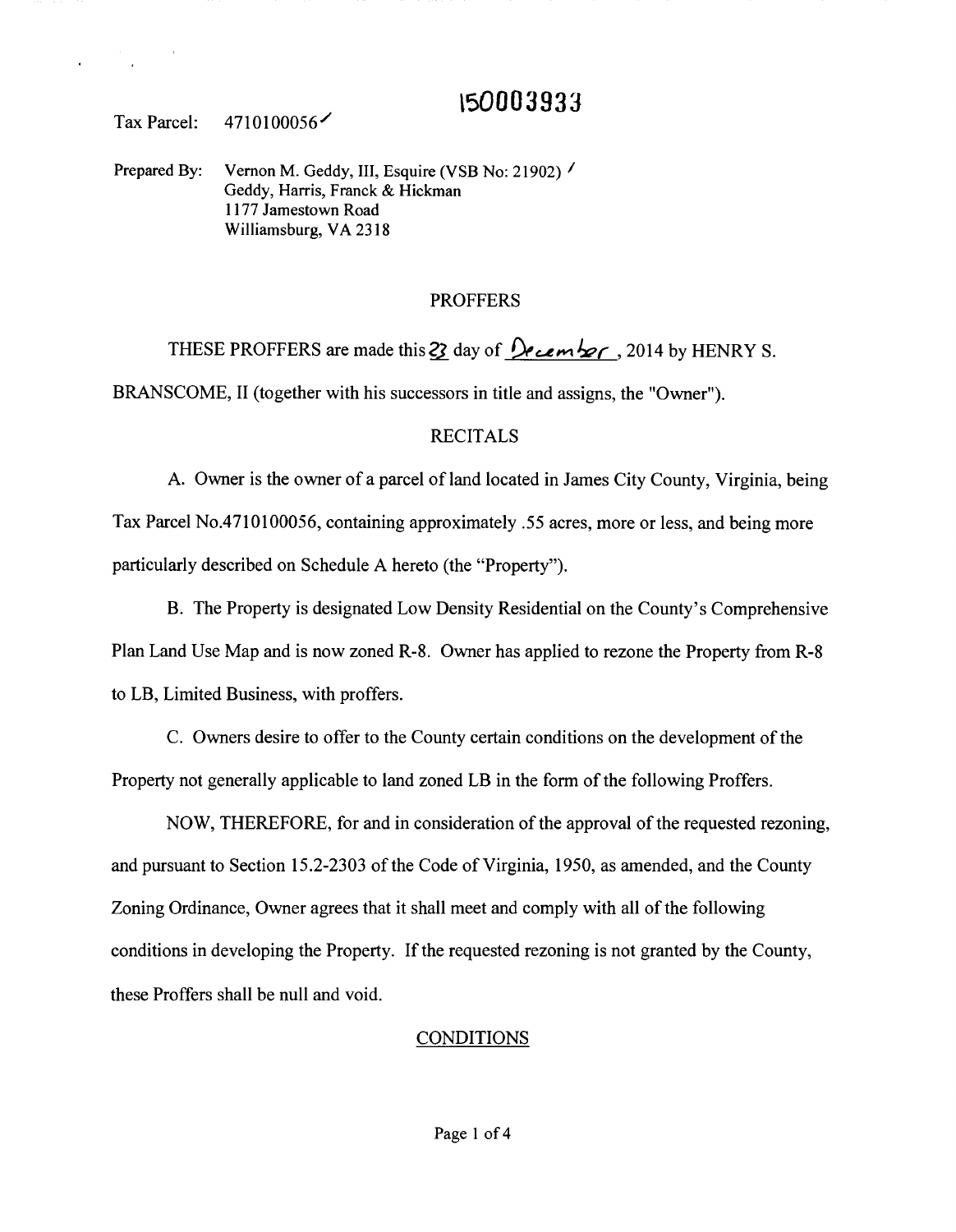1. Permitted Uses. Only the uses that generate fewer than 62.18 weekday vehicle trips based on the ITE Trip Generation Manual and the square footage of the proposed use shall be permitted on the Property. Trip generation information shall be submitted at the time of site plan application for each change in use on the Property and shall be reviewed and approved by the Virginia Department of Transportation and the Director of Planning or his designee for compliance prior to final site plan approval.

2. Cash Contribution for Stormwater Management. Owner shall make an annual cash contribution to the Village Square of Williamsburg Homeowners Association, Inc. in an amount equal to 5% of the total maintenance costs for that year of the storm water BMP owned by the Association and located on Tax Parcel 4711500001B. Such payment shall be made within 30 days of receipt by Owner of an invoice from the Association accompanied by evidence of the total annual maintenance costs for the BMP. The Owner annually shall provide evidence of such payment to the Director of Planning to ensure compliance with this proffer prior to December 31 of each year.

3. Severability. In the event that any clause, sentence, paragraph, section or subsection of these Proffers shall be adjudged by any court of competent jurisdiction to be invalid or unenforceable for any reason, including a declaration that it is contrary to the Constitution of the Commonwealth of Virginia or of the United States, or if the application thereof to any owner of any portion of the Property or to any government agency is held invalid, such judgment or holding shall be confined in its operation to the clause, sentence, paragraph, section or subsection hereof, or the specific application thereof directly involved in the controversy in which the judgment or holding shall have been rendered or made, and shall not in any way affect the validity of any other clause, sentence, paragraph, section or provision hereof.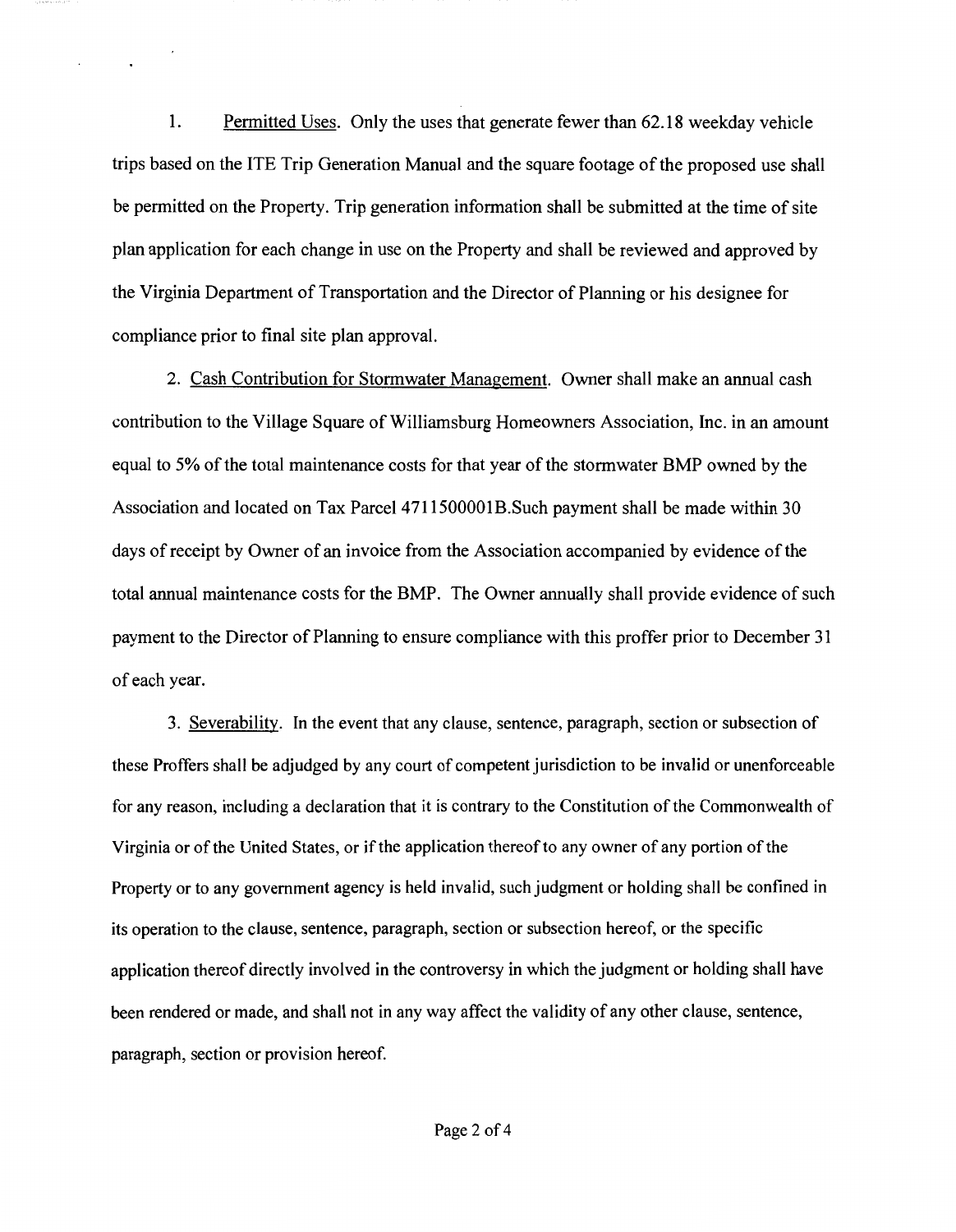4. Successors and Assigns. These Proffers shall be binding upon and shall inure to the benefit of the parties hereto, and their respective heirs, successors and/or assigns.

WITNESS the following signature.

 $\mathcal{O}(\mathcal{O}(\log n))$  .

 $\mathbf{r}$ 

 $\ddot{\phantom{0}}$ 

 $\frac{1}{\sqrt{2m/1}}$   $\frac{1}{\sqrt{2mn}}$ 

STATE OF <u>VIRGINIA</u><br>CITY/COUNTY OF **JAMES CITY**, to-wit:

The foregoing instrument was acknowledged before methis  $23/2$  day of December 2014, by Henry S. Branscome, II

Clem M Meller.

My commission expires:  $12/7$   $14$ <br>Registration No.: 183270

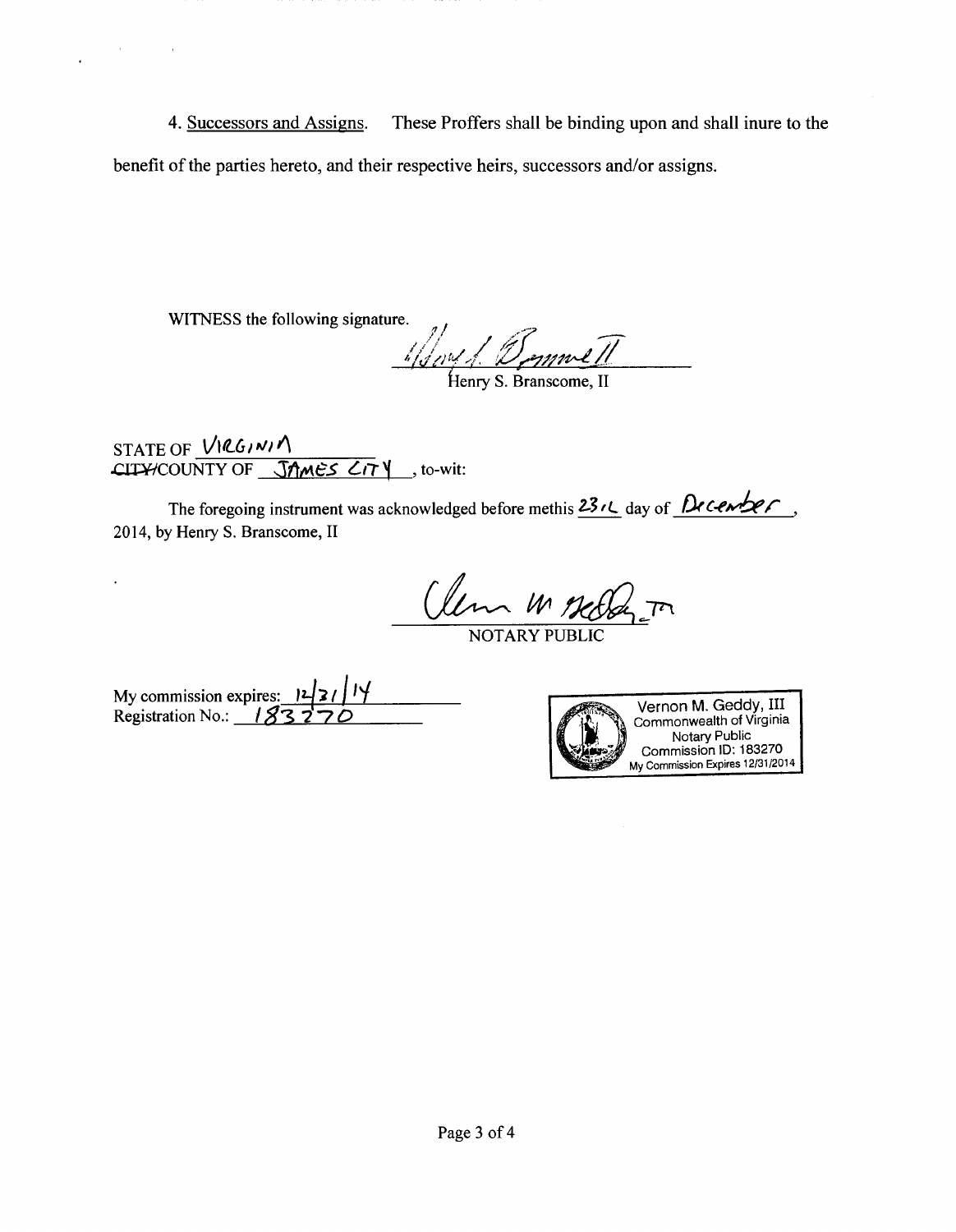### Schedule A

 $\sim$ 

#### Property Description

ALL THAT certain lot, piece or parcel or tract of land, lying, situate and being in Berkeley District, James City County, Virginia, formerly in Jamestown district, referred to as Parcel A as shown on a plat entitled "Plat of Parcel 'A' as shown on a preliminary plan of 'Olde Town' Subdivision, located in Berkeley District, James City County, Virginia," dated April 3, 1965, made by S. V. Camp, III & Associates, Certified Land Surveyor, a copy of which said plat is of record in James City County Release Deed Book 5, page 128, and to which plat reference is here made for a more particular description of the property hereby conveyed, but less and except that portion of the property conveyed to the Commonwealth of Virginia for the widening of State Route 615, by deed dated January 22, 1990, and recorded January 22, 1990, in James City County, Virginia, Deed Book 463, at page 13.

| VIRGINIA: CITY OF WILLIAMSBURG & COUNTY OF JAMES CITY<br>This document was admitted to record on $3 - 6 - 2015$<br>at $10:37$<br>AM/ I. The taxes imposed by Virginia Code |                  |                       |       |
|----------------------------------------------------------------------------------------------------------------------------------------------------------------------------|------------------|-----------------------|-------|
| Section 58.1-801, 58.1-802 & 58.1-814 have been paid.                                                                                                                      |                  |                       |       |
| <b>STATE TAX</b>                                                                                                                                                           | <b>LOCAL TAX</b> | <b>ADDITIONAL TAX</b> |       |
|                                                                                                                                                                            |                  |                       |       |
| <b>TESTE: BETSY B. WOOLRIDGE, CLERK</b>                                                                                                                                    |                  |                       |       |
|                                                                                                                                                                            |                  |                       | Clerk |
|                                                                                                                                                                            |                  |                       |       |